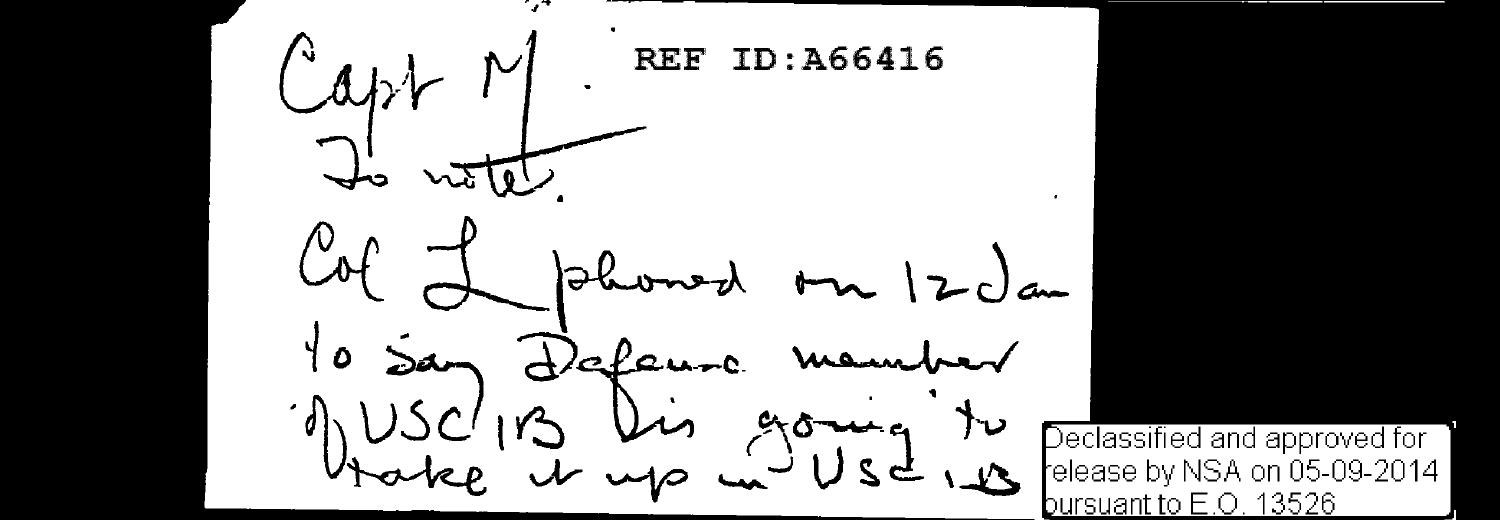REF ID: 466416

## TOP SECRET

T January 1955

### TOP ABCRET

<u> The Communication of the Communication of the Communication of the Communication of the Communication of the Communication of the Communication of the Communication of the Communication of the Communication of the Commun</u>

 $\mathbf{r} = \mathbf{r}$ 

## MEMORANDUM FOR COLOREL LANSING. CHIEF, NSA FENTASON LIAISON GROUP

SUBJECT: State Department Proposed Publication of Unclassified Documentary Mistory of World War II Conferences.

1. The galley proofs furnished in connection with the subject contain the texts of two intercepted and deciphered Japanese measages of 12 July 1945 (No. 91x) and 13 July 1945 (No. 91y). (The galley proof of a third messere 7Ho. 89ba7 has nothing to do with the subject and was probably included inadvertently. However, there are other messages which do partain to the same subject as do Nos. 91x and y, but are apparently not to be included in the forthcoming publication, for reasons difficult to discern. Is it possible that they are on galley sheets not sent us?)

2. It is true that the texts of the two Japanese messages (Nos. 91x and y) are in the sublic domain, having been published in the documents of the International Military Tribunal for the Far East and referred to in detmil in the Forrestal Diaries. In this connection, Inclosure 1 will be of interest. There is also on record a radio broadcast by Mr. Drew Pearson on 23 March 1947, a copy of whose remarks on the subject matter of these mediates is attached as Inclosure 2. These remarks, as well as those in the Furrestal Diaries, and the proposed footnote to No. 91x, make it perfectly clear that U.S. authorities at the Potedam Conference knew of the approach made by the Japanese Foreign Minister to the Russians via Sato, the Japanese subeseador in Moscow, and that they waited in vain to see if the Russians would say anything about the approach that una made to them.

3. The fact that the messages are in the public domain is quite cbvious. Nevertheless, whether the State Department should include the texts of the massages in the forthcoming publication because of this fact is not alone a security or technical question. It also involves questions of policy. For example, I do not believe that the Executive Branch of the Government has ever acknowledged in print that Japanese messages were intercepted and read before and during World War II, although, of course, the various boards and committees which investigated the attack on Fearl Marbor issued reports which also are now in the public domain and which include the texts of hundreds of intercepted and solved messages establishing conclusively that the U.S. engaged in cryptanalytic activities. It is met only possible but indeed quite probable that COMINT policy would prefer to eliminate from the proposed State Department publication all official revelations of U.S. success in the cryptanalytic field. For instance, to

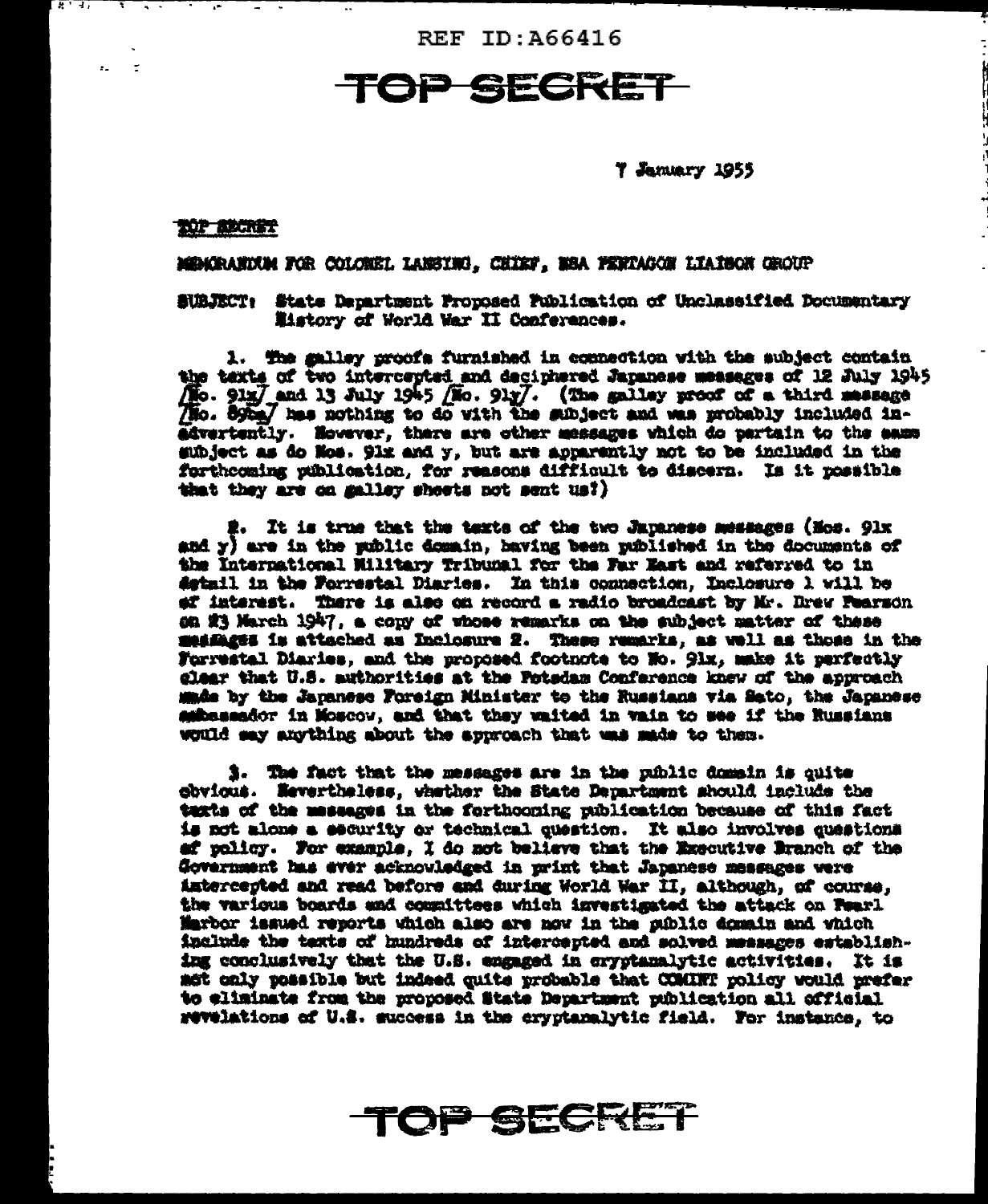# **TOP SEGRET**

quote from USCID Directive Ro. 16, approved 33 December 1954;

III. **RAIDER** 

CMINT activity, elther direct or indirect, he avoided except among<br>those to whom the knowledge is nacessary for the proper performance<br>of their duties." It is essential that all reference to the existence of any

4. In your original teleform spie it was also stated that for forth-<br>Gemile State Negariant publication "would include article describing the<br>disting the war." It is your understanding that this part of the youther<br>has bee

opinion, be brought such as the foregoing this mutter should, in my this my that the coronal states of the state of the state of the state of the bare of the state of the state of the state of the state of the state of the **SA AN TOILOTS!** 

## ť the Utternances

Mequire that all phating for administrative action vill be taken to appoint to the since the state of phating are subside utterated, for review with each the cognitant and since all phating are subsided, for review and adv

**NOWERS 4 NOTICE** Epecial Ameletant

 $\frac{1}{2}$   $\frac{1}{2}$   $\frac{1}{2}$ 

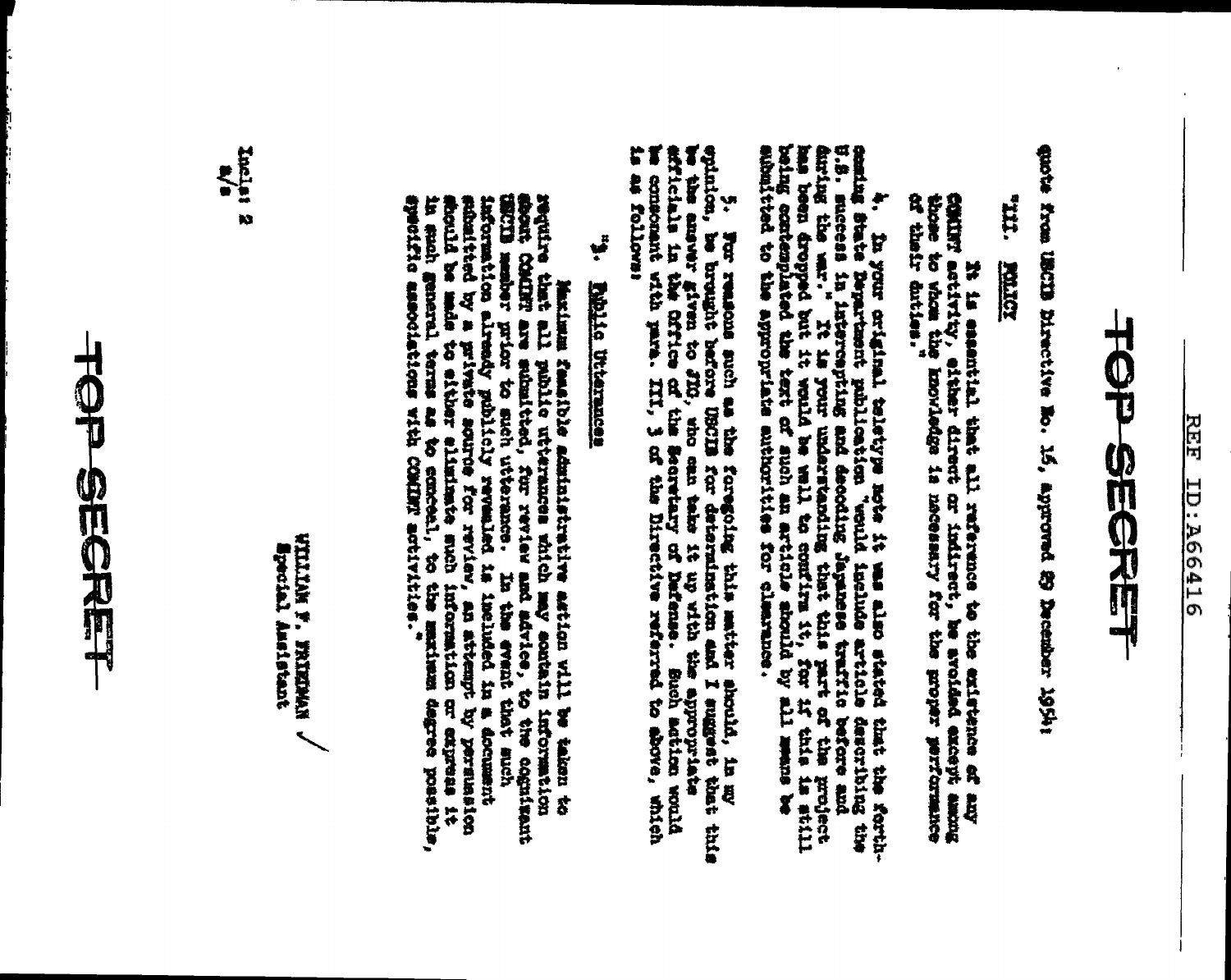

December 8, 1954

Dear Mr. Friedman:

I quote below the text of a memorandum relating to your inquiry of December 2, with respect to a forthcoming publication on the wartime conferences. The source of the information is Mr. G. Bernard Noble, Chief of the Historical Division, Department of State:

 $\cdot \cdot$  "1. The text of the messages (there were three, I believe) is included in the volumes on the Potsdam Conference. I

"2. The text is quoted from the published proceedings of the Tokyo War Crimes Trials, so the material is in print already.

"3. There is a footnote which states that the text of these messages was 'known to' US officials on July 13.

 $"4$ . There is a further footnote reference to the published Forrestal Diaries in which the process of obtaining the material is clearly identified.

"5. The text further quotes Secretary Stimson writing that he received from the Pentagon an 'interesting message' on July 16.

"6. The phrasing of the footnote mentioned in 3 above is as agreed with the Pentagon to replace a more explicit statement on the galley-proofs submitted to Defense."

Sincerely yours,

W. PARK ARMSTRONG, Jr.

Mr. William F. Friedman Special Assistant National Security A<sub>g</sub>ency Washington <sup>~</sup>

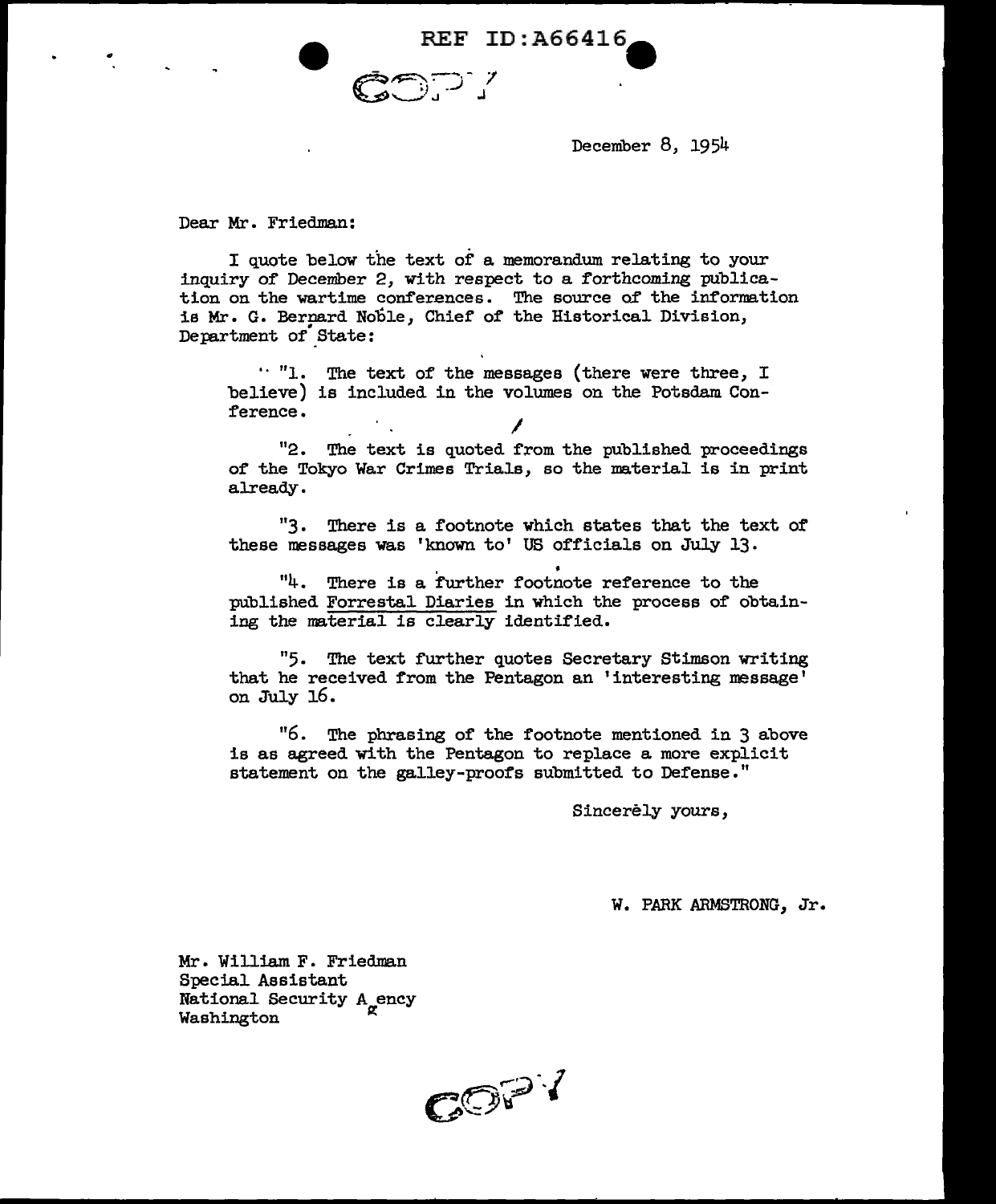## 23 March 2947

TARA ALAMANYA YA KATIFATI YA KUTOKA TA SHI

**EREW PEARSON (ABC)** PREDICTION NO. 5, The Yalta Agreement:

ID: A66416

The State Department will soon make public the wartine secret agreements and here is my prediction regarding one important secret affecting the peace of the world. The Yalta Agreement, I predict, will show that Franklin Roosevelt urged Stalin to enter the Japanese War just as soon as Germany surrendered. In order to get such a promise from Stalin, Roosevelt and Churchill finally gave Russia the following territory: The Kurile Islands, all of Outer Mongolia, and two vital seaports in Manchuria, Dairen, and Port Arthur. Bespite this guarantee that Russia would enter the Jaranese Mar. I predict that history will show that Stalin came to the Potsdam Conference with a Japanese peace proposal in his pocket but he did not disclose this joyful nows to Churchill and Truman. Actually, they knew he had a Japanese offer because we had been decoding Japan's secret cables and so Truman and Churchill waited several days for Stalin to make known the Japanese proposal. However, when Stalin said nothing Truman and Churchill regretfully concluded that Russia did not want the Japanese war to end and I predict that history will show this was why Truman and Churchill finally decided to drop the atom bomb.

23 Mar/7 p.m.

COPY

CODY

Inclosure 2